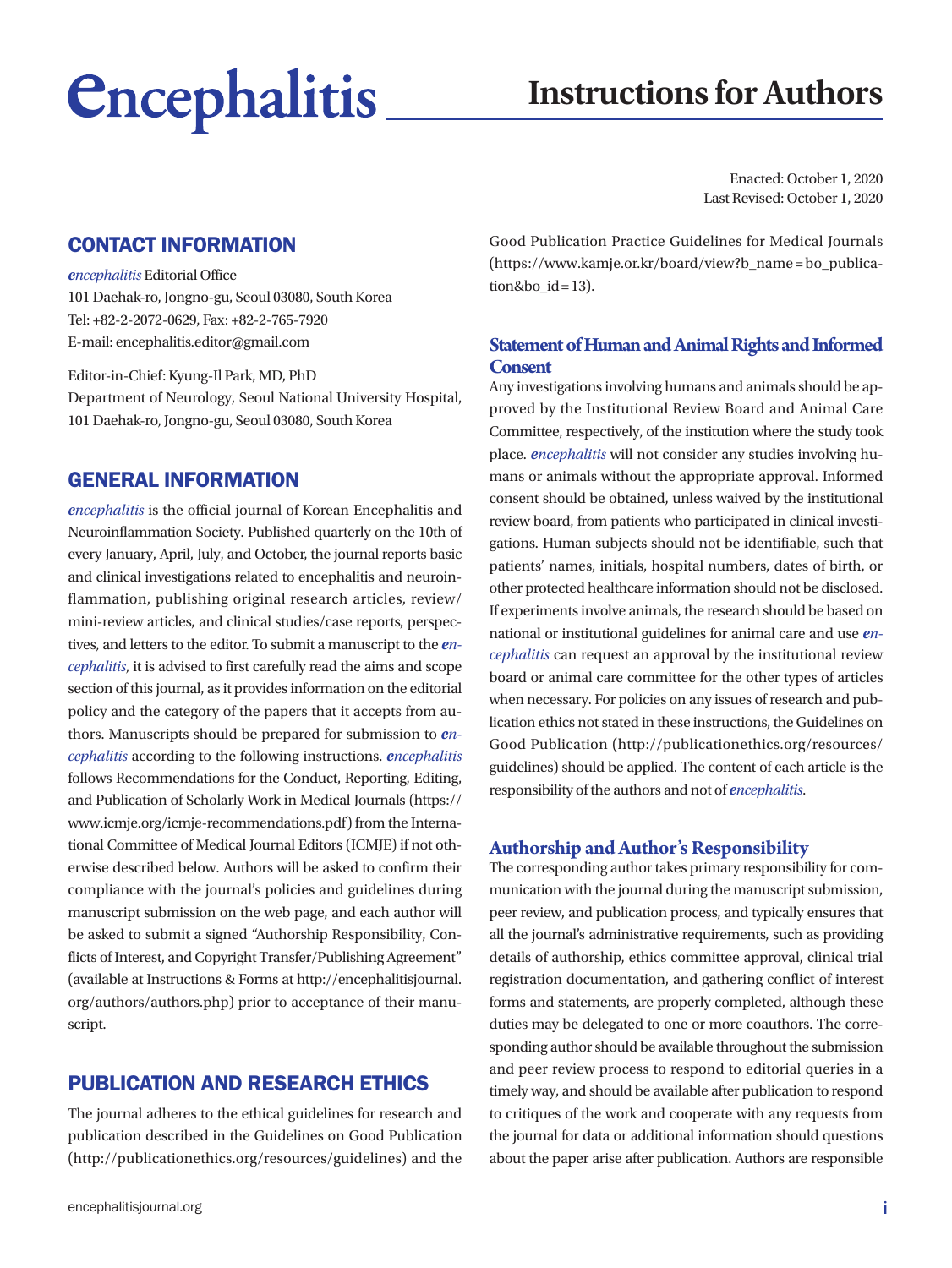for the whole content of each article. Co-authorship should be based on the following 4 criteria:

- Substantial contributions to the conception or design of the work; or the acquisition, analysis, or interpretation of data for the work; AND
- Drafting the work or revising it critically for important intellectual content; AND
- Final approval of the version to be published; AND
- Agreement to be accountable for all aspects of the work in ensuring that questions related to the accuracy or integrity of any part of the work are appropriately investigated and resolved.

If any persons who do not meet above 4 criteria, they may be listed as contributors in Acknowledgments section. There is no limit to the number of authors, and in principle, only one author should contact the editorial board. In the case of multi-center or multi- disciplinary research, up to two corresponding authors are allowed. *encephalitis* does not allow adding authors or changing the first or the corresponding authors once its decision of 'Accept as it is' is made. If any author wishes to be removed from the byline, he or she should submit a letter signed by the author, as well as all other authors, indicating his or her wish to be deleted from the list of authors. Any change in the name order in the byline requires a letter signed by all authors indicting agreement with the same.

#### **Conflict of Interest**

The authors should disclose all potential conflicts of interest including any research funding, other financial support, and material support for the work. The corresponding author must inform the editor of any potential conflicts of interest that could influence the authors' interpretation of the data. If there is a disclosure, the editors, reviewers, and reader can approach the manuscripts after understanding the situation.

#### **Originality and Duplicate Publication**

Manuscripts under review or published by other journals will not be accepted for publication in *encephalitis*, and articles published in this journal are not allowed to be reproduced in whole or in part in any type of publication without permission of the Editorial Board. Figures and tables can be used freely if original source is verified according to Creative Commons Non-Commercial License. It is mandatory for all authors to resolve any copyright issues when citing a figure or table from a different journal that is not open access. Regarding duplicate publication,

plagiarism, and other problems related to publication ethics, "Good Publication Practice Guidelines for Medical Journals" ([https://www.kamje.or.kr/board/view?b\\_name = bo\\_publica](https://www.kamje.or.kr/board/view?b_name=bo_publication&bo_id=7)[tion&bo\\_id = 7](https://www.kamje.or.kr/board/view?b_name=bo_publication&bo_id=7)) should be followed.

#### **Secondary Publication**

It is possible to republish manuscripts if the manuscripts satisfy the conditions of acceptable secondary publication of the recommendations by ICMJE, available from: [http://www.icmje.](http://www.icmje.org/recommendations/browse/publishing-and-editorial-issues/overlapping-publications.html#three) [org/recommendations/browse/publishing-and-editorial-is](http://www.icmje.org/recommendations/browse/publishing-and-editorial-issues/overlapping-publications.html#three)[sues/overlapping-publications.html#three](http://www.icmje.org/recommendations/browse/publishing-and-editorial-issues/overlapping-publications.html#three) as followings: Certain types of articles, such as guidelines produced by governmental agencies and professional organizations, may need to reach the widest possible audience. In such instances, editors sometimes deliberately publish material that is also being published in other journals, with the agreement of the authors and the editors of those journals. Secondary publication for various other reasons, in the same or another language, especially in other countries, is justifiable and can be beneficial provided that the following conditions are met. (1) The authors have received approval from the editors of both journals (the editor concerned with secondary publication must have access to the primary version). (2) The priority of the primary publication is respected by a publication interval negotiated by both editors with the authors. (3) The paper for secondary publication is intended for a different group of readers; an abbreviated version could be sufficient. (4) The secondary version faithfully reflects the authors, data, and interpretations of the primary version. (5) The secondary version informs readers, peers, and documenting agencies that the paper has been published in whole or in part elsewhere—for example, with a note that might read, "This article is based on a study first reported in the [journal title, with full reference]"—and the secondary version cites the primary reference. (6)The title of the secondary publication should indicate that it is a secondary publication (complete or abridged republication or translation) of a primary publication.

#### **Process to Manage the Research and Publication Misconduct**

When the Journal faces suspected cases of research and publication misconduct such as redundant (duplicate) publication, plagiarism, fraudulent or fabricated data, changes in authorship, undisclosed conflict of interest, ethical problem with a submitted manuscript, a reviewer who has appropriated an author's idea or data, complaints against editors, and etc., The resolving process will be followed by flowchart provided by the COPE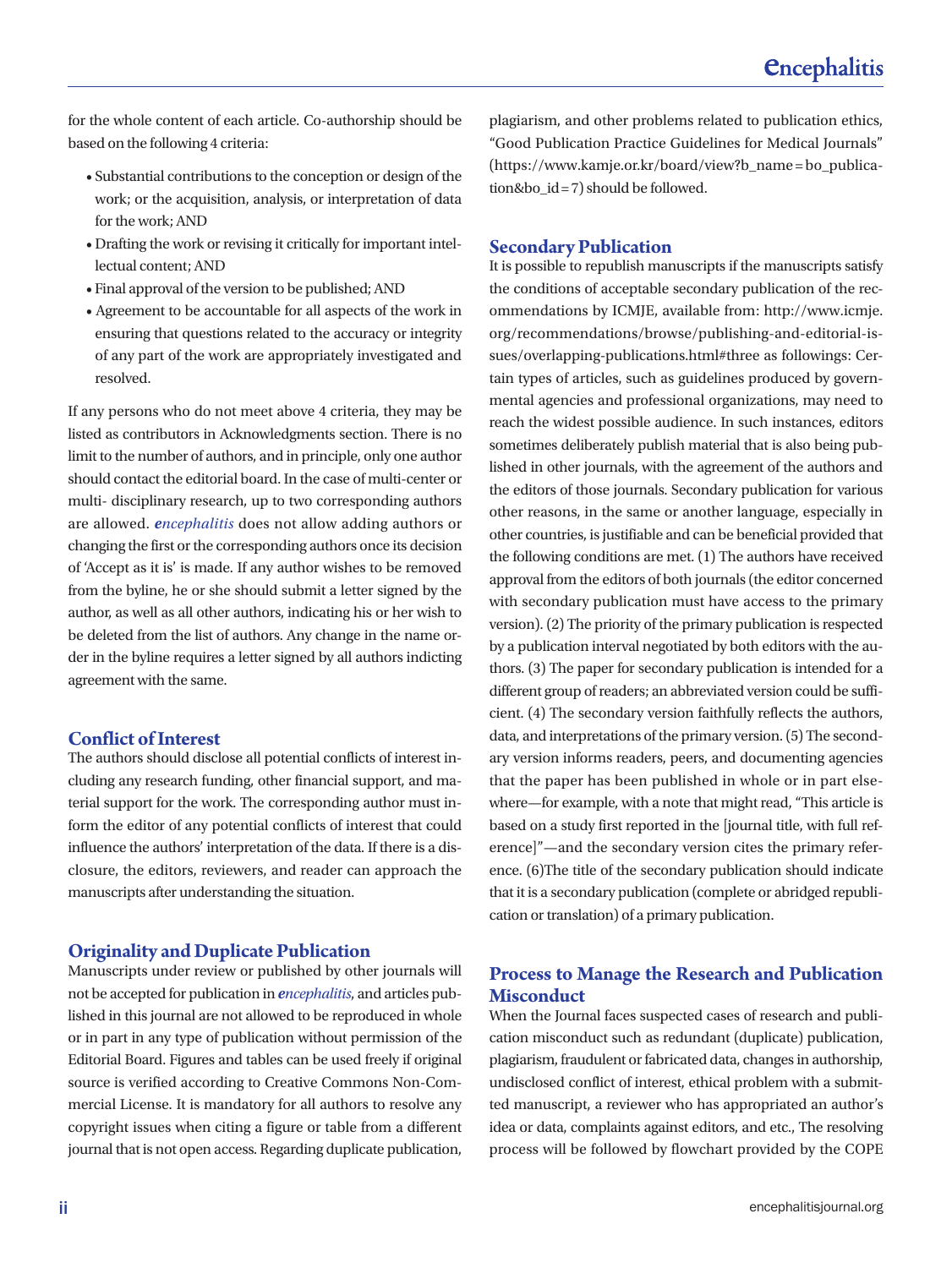(<http://publicationethics.org/resources/flowcharts>). The discussion and decision on the suspected cases are done by Editorial Board.

#### **Registration of Clinical Trial Research**

Any research that deals with a clinical trial should be registered with a primary national clinical trial registration site such as Korea Clinical Research Information Service (CRiS, [https://cris.](https://cris.nih.go.kr/) [nih.go.kr](https://cris.nih.go.kr/)), other primary national registry sites accredited by World Health Organization ([https://www.who.int/ictrp/net](https://www.who.int/ictrp/network/primary/en/)[work/primary/en/](https://www.who.int/ictrp/network/primary/en/)) or ClinicalTrial.gov ([https://clinicaltrials.](https://clinicaltrials.gov/) [gov](https://clinicaltrials.gov/)), a service of the US National Institutes of Health.

#### **Data Sharing Statement**

*encephalitis* accepts the ICMJE Recommendations for data sharing statement policy [\(http://icmje.org/icmje-recommenda](http://icmje.org/icmje-recommendations.pdf)[tions.pdf\)](http://icmje.org/icmje-recommendations.pdf). Authors may refer to the editorial, "Data Sharing statements for Clinical Trials: A Requirement of the International Committee of Medical Journal Editors," in JKMS vol. 32, no. 7:1051-1053 [\(https://doi.org/10.3346/jkms.2017.32.7.1051\)](https://doi.org/10.3346/jkms.2017.32.7.1051).

#### **Editorial Responsibilities**

Editorial board will continuously work for monitoring/safeguarding publication ethics: guidelines for retracting articles; maintenance of the integrity of the academic record; preclusion of business needs from compromising intellectual and ethical standard; publishing corrections, clarifications, retractions and apologies when needed; no plagiarism, no fraudulent data. Editors are always keeping following responsibilities: responsibility and authority to rejected/ accept article; no conflict of interest respect to articles they reject/ accept; acceptance of a paper when reasonably certain; promoting publication of correction or retraction when errors are found; preservation of anonymity of reviewers.

## COPYRIGHTS, OPEN ACCESS, OPEN DATA, ARCHIVING, AND DEPOSIT POLICY

## **Copyrights**

The manuscript, when published, will become the property of the journal. Copyrights of all published materials are owned by the Korean Society of Encephalitis and Neuroinflammation. All authors must sign the Transfer of Copyright Agreement when they submit their manuscript. Copyright transfer agreement form [\(https://www.encephalitisjournal.org/authors/copyright\\_](https://www.encephalitisjournal.org/authors/copyright_transfer_agreement.php) [transfer\\_agreement.php](https://www.encephalitisjournal.org/authors/copyright_transfer_agreement.php)).

*encephalitis* is an Open Access journal distributed under the terms of the Creative Commons Attribution Non-Commercial License (<ttps://creativecommons.org/licenses/by-nc/4.0/>) which permits unrestricted non-commercial use, distribution, and reproduction in any medium, provided the original work is properly cited. Author(s) do not need to be permitted for use of tables or figures published in *encephalitis* in other journals, books, or media for scholarly and educational purposes. This is in accordance with the Budapest Open Access Initiative definition of open access. It also follows the open access policy of PubMed Central at the United States National Library of Medicine (NLM) [\(https://www.ncbi.nlm.nih.gov/pmc/\)](https://www.ncbi.nlm.nih.gov/pmc/).

## **Open data policy**

For clarification on result accuracy and reproducibility of the results, raw data or analysis data will be deposited to a public repository or *encephalitis* homepage after acceptance of the manuscript. If the data is already a public one, its URL site or sources should be disclosed. If data cannot be publicized, it can be negotiated with the editor. If there are any inquiries on depositing data, authors should contact the Editorial Office for more information.

## **Archiving Policy**

According to the deposit policy (self-archiving policy) of Sherpa/ Romeo ([http://www.sherpa.ac.uk](http://www.sherpa.ac.uk/)), authors can archive preprint (i.e., pre-refereeing) or postprint (i.e., final draft post-refereeing). Authors can archive publisher's version/PDF.

## GUIDELINES FOR MANUSCRIPT FORMATTING

#### **1. General Guidelines**

- The manuscript must be written in English.
- The manuscript should be organized in a single file, which starts with the title page, abstract and keywords, introduction, materials and methods, results, discussion, acknowledgments, statements on conflicts of interest, references, tables, and figure legends.
- All text files should be in Microsoft Word format (DOC or DOCX) and all figures need to be in JPG/JPEG format. Text or figure files should not be uploaded as PDF files.
- The manuscript should use an 11- or 12-point font size and be double spaced on 21.0 cm x 29.7 cm (A4) paper with 3.0 cm margins at the top, bottom, and left margin. Left-aligned text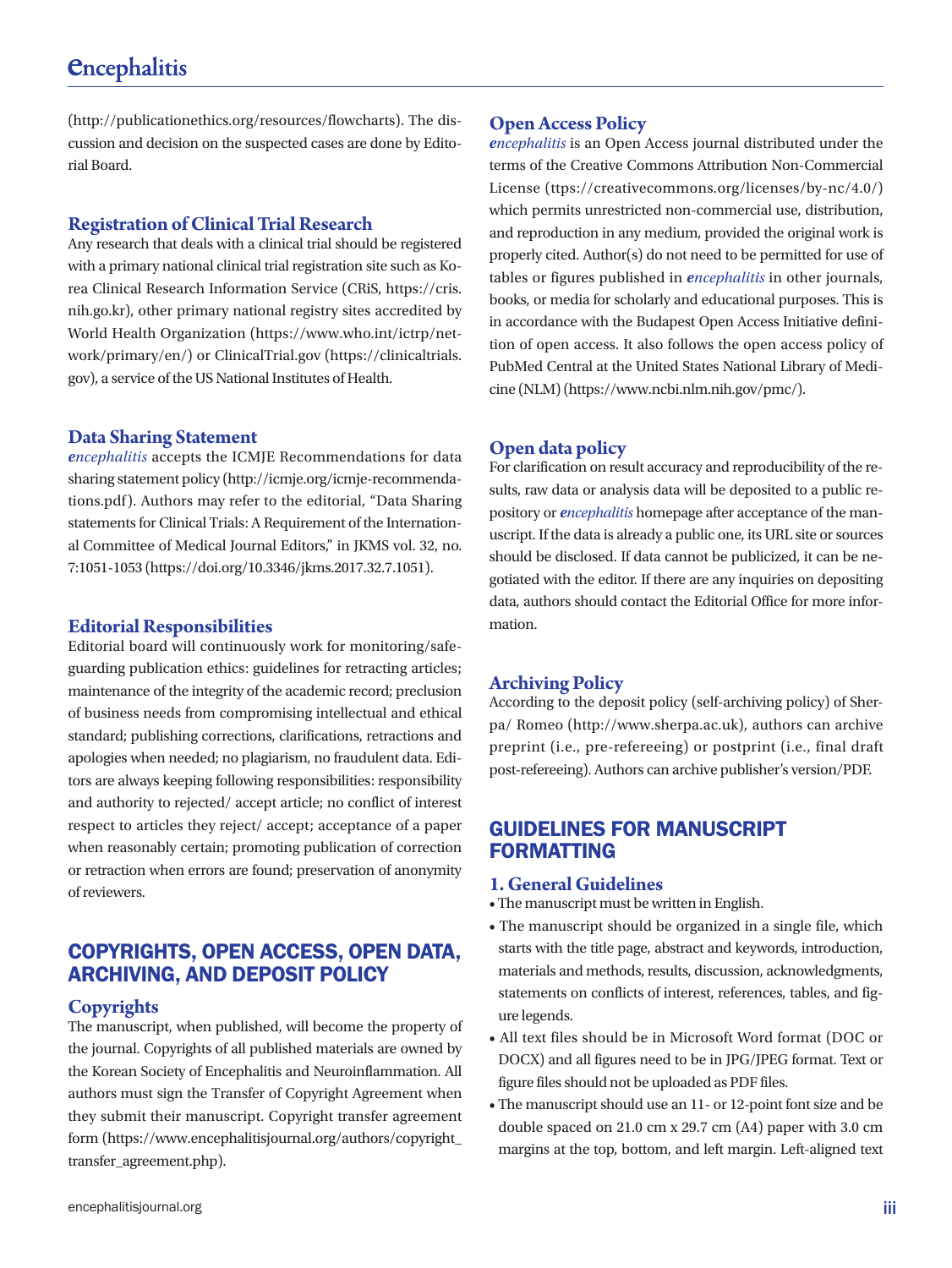should be used.

- The authors should not number the pages or the lines. The page and line numbers will automatically be generated when the uploaded manuscript is converted to PDF format.
- Use only standard abbreviations; use of nonstandard abbreviations can be confusing to readers. Avoid abbreviations in the title of the manuscript. The spelled-out abbreviation followed by the abbreviation in parentheses should be used on first mention.
- When quoting from other sources, give a reference number after the author's name or at the end of the quotation.
- Authors should express all measurements in convention- al units, using the International System (SI) of units.
	- Biological names of organisms:
	- *Saccharomyces cerevisiae, E. coli*
	- Restriction enzymes and some enzymes: *EcoRI, Taq polymerase*
	- Names of genes: *Src, C-H-ras, Myc*
	- Latin words: *in vivo*, *in vitro*, *in situ*
	- Centrifugation force: 100,000 ×*g*
- The names and locations (city and state/province or country) of the manufacturers of equipment and generic names should be given.
- For specific study designs, such as randomized control studies, studies of diagnostic accuracy, meta-analyses, observational studies, and nonrandomized studies, authors are encouraged to also consult the reporting guidelines relevant to their specific research design. A good source of reporting guidelines is the EQUATOR Network (https://www.equator-network.org) and the NLM (https://www.nlm.nih.gov/services/research\_report\_guide.html).
- Please also refer to the most recent articles published in encephalitis for style.

#### **2. Main Document**

• The main document should contain the following components in a single Microsoft Word file, each component starting on a separate page: title page, abstract, main body, acknowledgments/statements on conflicts of interest, references, and figure legends.

#### *2.1. Title Page*

- Include the following items on the title page:
	- Title
	- Abbreviated title
	- Names, affiliations, and addresses of all authors
- Contact information of the corresponding author
- Type of manuscript
- Each author's full name, not initials, must be provided in the order of first name, middle name (if it exists), and last name for all participating authors, e.g., John (first name) Doe (last name).
- The abbreviated title will be printed at the top of each page of the published paper and should be within 10 words.
- When authors from different institutions/addresses are included, the authors should be matched with their organizations by placing the relevant organization number in superscript after each author's name.
- The contact information of the corresponding author should include the mailing address, and e-mail address.
- ORCID: Open researcher and contributor ID (ORCID) of all authors are recommended to be provided. To have ORCID, authors should register in the ORCID web site available from: [https://orcid.org](https://orcid.org/). Registration is free to every researcher in the world.

#### *2.2. Abstract*

- Reference citations should not be used in the abstract. Abbreviations should be minimized and, if used, must be defined within the abstract by the full term followed by its abbreviation in parentheses.
- The abstract should be concise, less than 250 words, and describe the subject of research concisely, in a paragraph. The abstract for an original article must be structured to include a Purpose, Methods, Results, and Conclusion as follows:

**Purpose:** In one or two sentences, the specific purpose of the article and why it is worthy of attention should be indicated. The purpose stated here should be identical to the one given in the title of the paper and the introduction.

**Methods:** The methods used to achieve the purpose explained in the first paragraph should be described succinctly, stating what was done and how bias was controlled, what data were collected, and how the data were analyzed.

**Results:** The findings of the methods described in the preceding paragraph are to be presented here, with specific data. All results should flow logically from the methods described.

**Conclusion:** In one or two sentences, the conclusion of the study should be stated. This should relate directly to the purpose of the paper, as defined in the first paragraph of the abstract.

• Unlike that for an Original Article, the abstract for review/ mini-review articles consist of a single paragraph without separate sections. The most recently published articles should be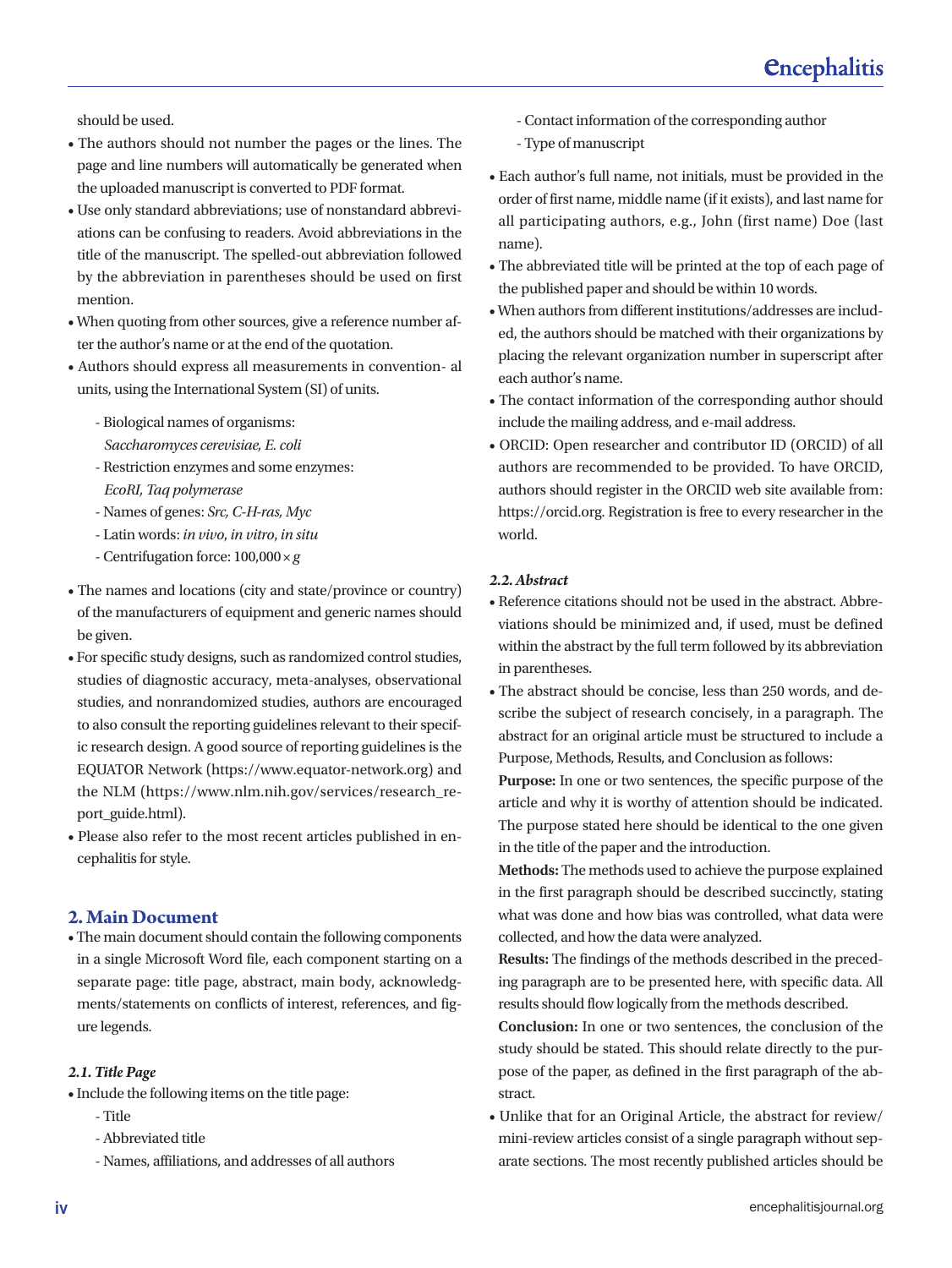consulted for style.

• Three to five keywords (index terms) should appear after the abstract. For the selection of keywords, refer to the list of Medical Subject Headings (MeSH, http://www.ncbi.nlm.nih.gov/ mesh).

#### *2.3. Main Body*

#### 2.3.1. Original Article

Original articles are papers containing results of basic and clinical investigations, which are sufficiently well documented to be acceptable to critical readers. The maximum length of a manuscript is 5,000 words (exclusive of the title page and abstract), 50 references (if the references exceed 50, authors can consult with the Editorial Office). A total of 8 figures or tables are allowed; additional tables and figures may be provided using the online data supplement system

#### *Introduction*

The introduction provides the research background and specific purpose or objectives, generally enough to inform the readers of the topic, and relevant findings of others are described. The hypothesis tested can be stated. The references should be as few and pertinent as possible.

#### *Materials and Methods*

- The first paragraph should address whether the study was conducted under an approval by the institutional review board (with or without patient informed consent) and animal care committee of the institution where the study took place for any investigation involving humans and animals, respectively.
- The materials (or subjects), inclusion and exclusion criteria, research plan, and the methods used should all be described.
- Ensure correct use of the terms sex (when reporting biological factors) and gender (identity, psychosocial or cultural factors), and, unless inappropriate, report the sex and/or gender of study participants, the sex of animals or cells, and describe the methods used to determine sex and gender. If the study was done involving an exclusive population, for example in only one sex, authors should justify why, except in obvious cases (e.g., prostate cancer). Authors should define how they determined race or ethnicity and justify their relevance.
- How the disease was confirmed and how subjectivity in observations was controlled should be explained in detail, if relevant.
- When experimental methodology is the main issue of the paper, the experimental process should be described in detail so as to make it possible for the reader to recreate the experiment as closely as possible.
- The methods of statistical analysis and criteria for statistical significance should be described.
- If the study includes reuse/overlap of materials previously published or under consideration for publication elsewhere, the reuse/overlap of study materials should be clearly stated.

#### *Results*

- The results of the paper should be described logically according to the Methods section.
- Tables and figures are recommended when they can present data more succinctly and clearly. Do not duplicate the content of tables or figures in the Results section.
- Briefly describe the core results related to the conclusion in the text when data are provided in tables or in figures.
- In the Results section, audio or video files are also welcomed. Supplementary results can be placed in the Appendix

#### *Discussion*

- In the first part of the discussion, the main findings should be briefly summarized, then possible explanations for these findings should be explored, and these results should be compared and contrasted with the findings of other relevant studies.
- The results of previous relevant studies should not be mentioned repeatedly, but any concordance or discordance should be noted.
- The core findings and the conclusions derived from them should be emphasized according to the best available evidence.
- In the last part of the discussion, the limitations of the study, future research suggestions or plans, and the conclusion should all be described. If there was a research hypothesis in the introduction section, whether it was supported should be stated.

#### *Conflict of interest*

• State any potential conflict of interest that could influence the authors' interpretation of the data, such as financial support from or connections to pharmaceutical companies, political pressure from interest groups, or academically related issues.

#### *Acknowledgments and Author contribution*

- All persons who have made substantial contributions but have not met the criteria for author- ship are acknowledged here. All sources of funding applicable to the study should be explicitly stated here.
- What authors have done for the study should be described in this section. To qualify for authorship, all contributors must meet at least one of the seven core contributions by CRediT (conceptualization, methodology, software, validation, formal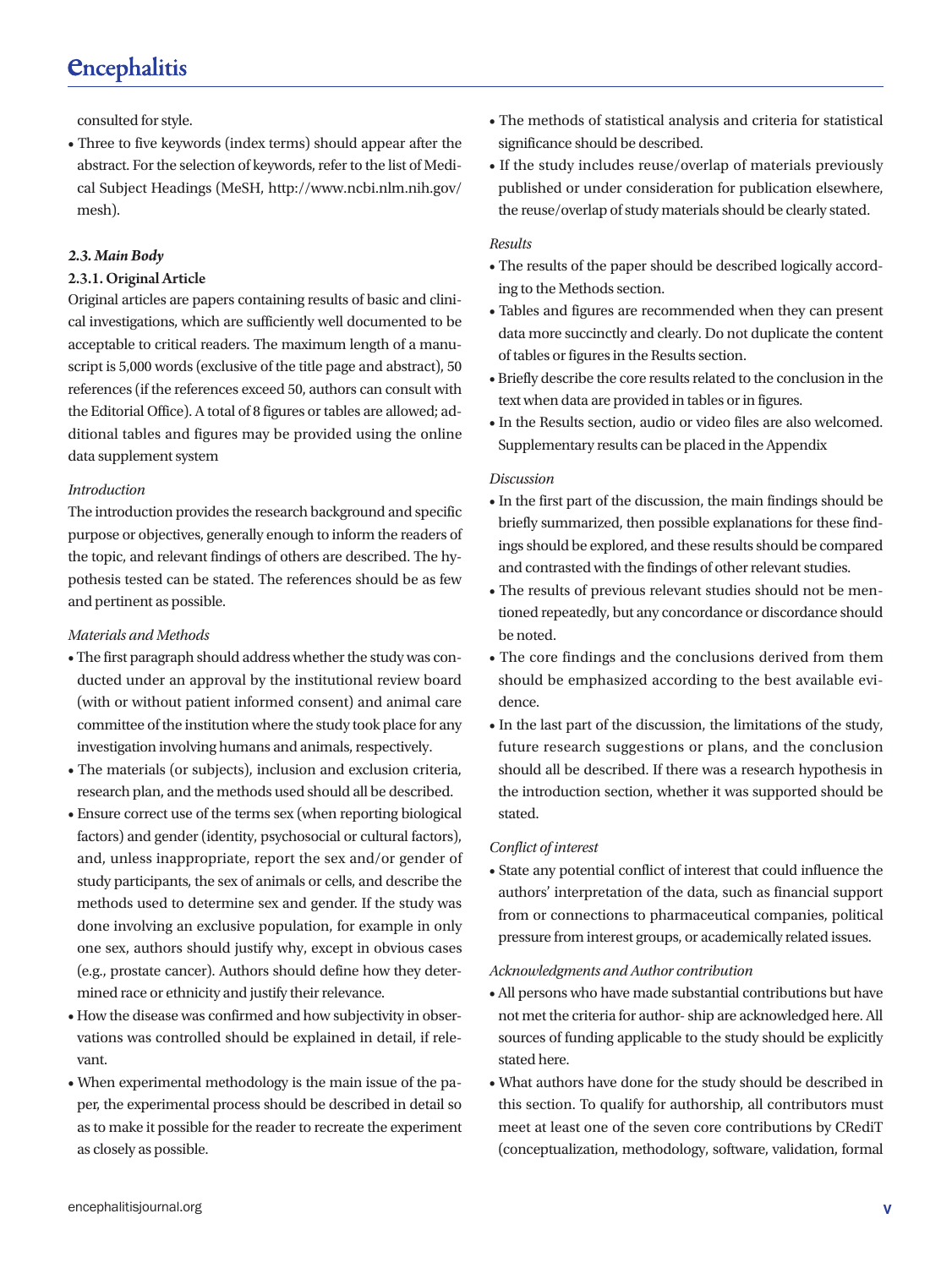analysis, investigation, data creation), as well as at least one of the writing contributions (original draft preparation, review and editing). Contributions will be published with the final article, and they should accurately reflect contributions to the work. The submitting author is responsible for completing this information at submission, and it is expected that all authors will have reviewed, discussed, and agreed to their individual contributions ahead of this time.

#### *References*

- In the text, references should be cited using Arabic numerals in brackets (e.g., [1], [2,3], [4-6]) and numbered in the order cited.
- In the references section, the references should be numbered and listed in the order of their appearance in the text.
- List all authors when there are six or fewer; for seven or more, list only the first three and add "et al."
- If an article has been published online but has not yet been given an issue or pages, the digital object identifier (DOI) should be supplied.
- Journal titles should be abbreviated in the style used in Medline.
- Other types of references not described below should follow "Samples of Formatted References for Authors of Journal Articles" ([https://www.nlm.nih.gov/bsd/uniform\\_requirements.](https://www.nlm.nih.gov/bsd/uniform_requirements.html) [html\)](https://www.nlm.nih.gov/bsd/uniform_requirements.html).
- Unpublished data should not be cited in the reference list, but parenthetically in the text, for example: (Smith DJ, personal communication), (Smith DJ, unpublished data).
- The style and punctuation for journal articles, books, or book chapters should follow the format illustrated in the following examples:

#### - Journal article

Zangerle A, Kiechl S, Spiegel M, et al. Recanalization after thrombolysis in stroke patients: predictors and prognostic implications. Neurology 2007;68:39-44.

- Journal article published electronically ahead of print

Mantegazza R, Wolfe GI, Muppidi S, et al. Post-intervention status in patients with refractory myasthenia gravis treated with eculizumab during REGAIN and its open-label extension. Neurology 2020 Nov 23 [Epub]. https://doi.org/10.1212/WNL.00000 00000011207.

#### - Conference paper

Mark MH, Dickson DW, Schwarz KO, et al. Familial diffuse Lewy body disease. Presented at the 10th International Symposium on Parkinson's Disease; October 19, 1991; Tokyo.

#### - Forthcoming

Tian D, Araki H, Stahl E, Bergelson J, Kreitman M. Signature of balancing selection in Arabidopsis. Proc Natl Acad Sci USA. Forthcomming 2002.

#### - Book

Murray PR, Rosenthal KS, Kobayashi GS, Pfaller MA. Medical microbiology, 4th ed. St Louis: Mosby; 2002.

Gilstrap LC 3rd, Cunningham FG, VanDorsten JP, editors. Operative obstetrics, 2nd ed. New York: McGraw-Hill; 2002.

Meltzer PS, Kallioniemi A, Trent JM. Chromosome Alterations in Human Solid Tumors. In: Vogelstein B, Kinzler KW, editors. The Genetic Basis of Human Cancer. New York: McGraw-Hill; 2002. p. 93-113.

#### - Online book or Web site

Foley KM, Gelband H, editors. Improving palliative care for cancer [Internet]. Washington: National Academy Press; 2001 [cited 2002 Jul 9]. Available from: https://www.nap.edu/catalog/10149/improving-palliative-care-for-cancer.

#### *Tables*

- The tables should start on a separate page. The tables should be numbered using Arabic numerals. The title of the table should be clearly stated in the form of a sentence or a paragraph.
- Tables should not be longer than one page and should contain at least four lines and two columns of data.
- Tables are to be numbered in the order in which they are cited in the text.
- Abbreviations should be defined in a footnote below each table.
- Tables should be self-explanatory and readily comprehensible.
- Written permission from the prior publisher should be obtained for the use of all previously published tables and copies of the permission letter should be submitted.
- In case of the use of previously published tables, the original source must be noted in the table footnote, and a statement that copyright permission was granted, if relevant, should be made. All non-standard abbreviations should be explained in the footnotes. Footnotes should be indicated by  $\binom{a}{b}$ ,  $\binom{b}{c}$ ,  $\binom{d}{c}$ , ... Statistical measures such as SD or SE should be identified.

#### *Figure Legends*

- The figure legends should start on a separate page. Legends should be numbered in the order in which they are cited, using Arabic numerals.
- Figure title includes patient age and a diagnosis in a phrase followed by a description using one complete sentence rather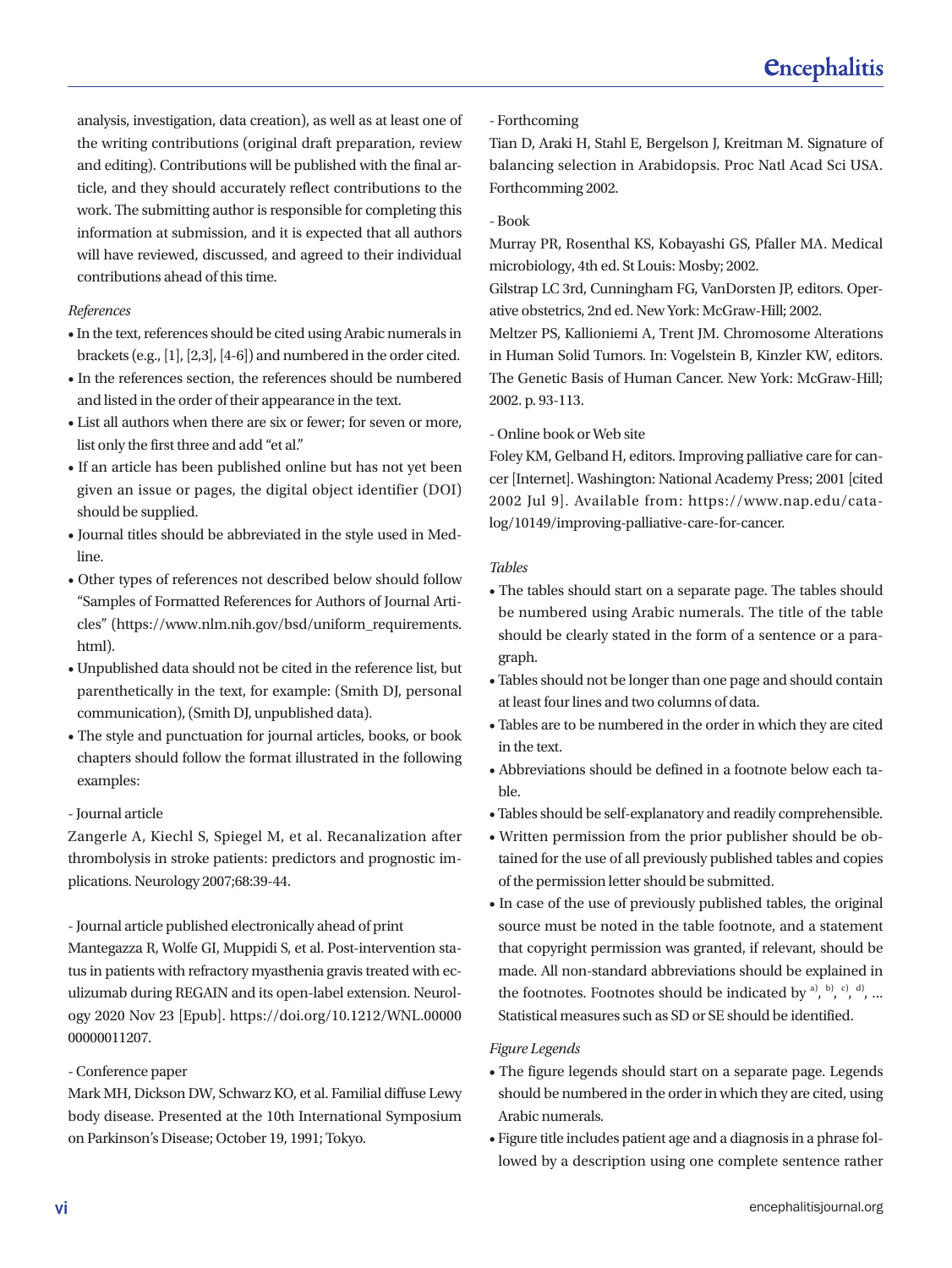## *<u>Cncephalitis</u>*

than a phrase or paragraph for each figure part.

- For a description regarding the features in the figure, the sentence is described in present tense. For a description regarding the features not appeared in the figure, the sentence is described in past tense.
- For microscopic findings, the staining method and the scale should be included in parenthesis (e.g., H&E stain, × 100).
- In case of the use of previously published figures, the original source must be revealed in the figure legend.

#### *Figures*

- All figure parts related to one patient should have the same figure number and use English letters after the numerals to distinguish each figure part, e.g., Figure 1A, 1B, etc.
- Multiple figures mentioned in the text should be described as follows, e.g., Figures 1, 3.
- Multiple figures within the same figure number mentioned in the text should be described as follows, e.g., Figure 1A, C.
- Each figure part should be sent as a separate image file.
- Labels/arrows should be of professional quality.
- All names and all other identifiers of the patient, authors, and authors' institutions should be removed from the figures.
- After cropping to the area of interest, the images should be at least 300 dpi in resolution and 10-15 cm in width.
- Color figures should be in RGB color mode and line drawings should be black on a white background.
- For initial submission, only the JPG/JPEG format is acceptable. The authors will later be asked to submit TIF/TIFF files without any arrows or other markings for the finally accepted manuscript.
- Written permission from the prior publisher should be obtained for the use of all previously published illustrations and copies of the permission letter should be submitted.
- The authors may wish to make written suggestions about the arrangement of the illustrations

#### *Video clips*

- Video clips can be submitted for placement on the journal website. All videos are subject to peer review and can be uploaded as supplementary materials.
- A video file submitted for consideration for publication should be in complete and final format and at as high a resolution as possible. Any editing of the video will be the responsibility of the author.
- *encephalitis* recommends Quicktime, AVI, MPEG, MP4, or RealMedia file formats of less than 5 minutes duration.
- A legend to accompany the video should be double-spaced in a separate file.

• All copyrights for video files after acceptance of the main article are automatically transferred to *encephalitis*.

#### *Supplementary data*

• Supplementary data: If there are complementary materials that help the understanding of readers or if there is a large amount of data, these may be used as supplementary data. Supplementary data should be as concise as possible and must be related to the main conclusion of the paper. Supplementary data can include electronic files of high resolution images, background datasets, video materials, animations, and more. Supplementary data will be published online alongside the electronic version of the article. Video data files can be submitted in the same way as a figure or table by referring to the video or animation content. Since video and animation cannot be embedded in the print version, authors have to provide text for both the electronic and the print version for the portions of the article that refer to this content

#### 2.3.2. Review Article

- A review is generally published as a commissioned paper at the request of the editor(s).
- Review articles contain an Abstract, Introduction, Main text, and Summary (or Conclusion) followed by references, tables, and figure legends.
- A review article is a comprehensive scholarly review on a specific topic. It is not an exhibit of a series of cases.
- Neither new information nor personal opinions are to be included.
- An introduction that explains the scope of the paper is required, and headings should be used appropriately to separate and organize the text.
- Please send us a Presubmission Inquiry before writing a review article. All review articles undergo the same review process as other types of articles prior to acceptance. Reviews have no restrictions on word count or the number of figures and tables. However, authors should eliminate redundancy, emphasize the central message, and provide only the data necessary to convey that message. The approximate length should be less than 5,000 words. There should be an unstructured abstract equal to or less than 250 words. References should not exceed 200 references.
- The most recent Review articles published in *encephalitis* should be consulted for further details on formatting.

#### 2.3.3. Case Reports

• Case reports will be published only in exceptional circumstances, if they illustrate a rare occurrence of clinical impor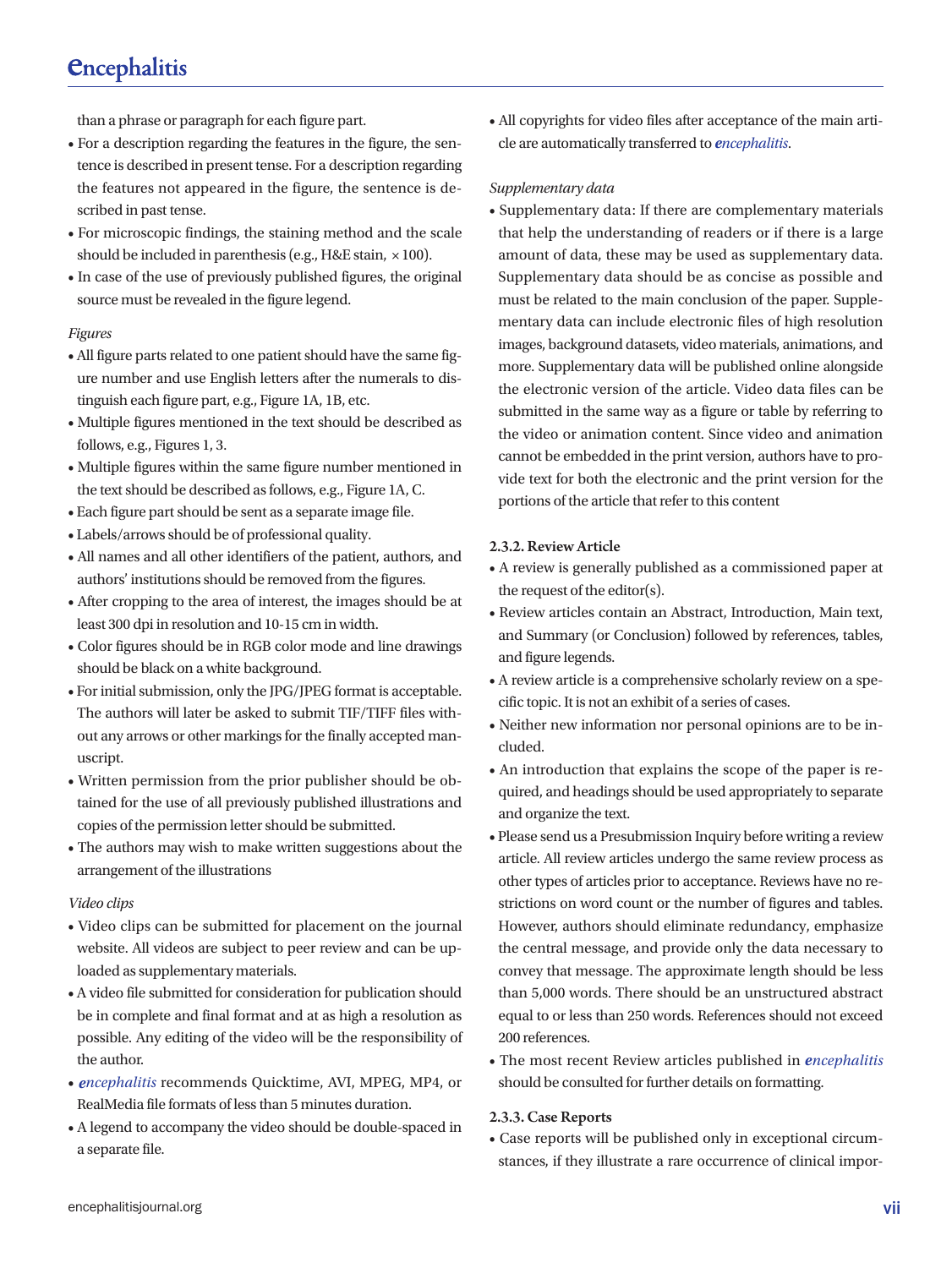tance. These manuscripts should be organized in the following sequence: title page, abstract and keywords, introduction, case report(s), discussion, acknowledgments, references, tables, figure legends, and figures. Case reports are limited to 2,000 words (excluding the abstract, references, tables, and legends), and references should not exceed 30. A maxi- mum of 5 figures or tables are allowed.

#### 2.3.4. Perspective

- A perspective is a report of the authors' viewpoint on a specific subject of interest to our readers as a commissioned paper at the request of the editor(s).
- Little or no new original information is included, and there is limited literature analysis. A perspective is a report of the authors' viewpoint on a specific subject of interest to our readers as a commissioned paper at the request of the editor(s).

#### 2.3.5. Letter to the Editor

- Constructive criticism of a specific thesis published by *encephalitis* is welcome.
- Letters to the editor may be in response to a published article or a short, free-standing piece expressing an opinion. If the letters to the editor is in response to a published article, the Editor-in-Chief may choose to invite the article's authors to write a reply. No abstraction is required. The letter should be 1,000 words or less (excluding references and figure legends) with a maximum of 5 references. A maximum of 2 figures including tables is allowed.

#### 2.3.6. Editorials

• Editorials are invited by the editor and should be commentaries on articles in the current issue. Editorial topics could include active areas of research, fresh insights, and debates in all fields considered to be of interest to *encephalitis* readers. Editorials should not exceed 1,000 words, excluding references, tables, and figures. References should not exceed 5. A maximum of 3 figures including tables is allowed.

#### Table 1. Specification for publication types

| Type of article      | Abstract (word) | Text (word) <sup>a)</sup> | Reference | Table & figure |
|----------------------|-----------------|---------------------------|-----------|----------------|
| Original article     | Structured, 250 | 5.000                     | 50        | 8              |
| Review article       | 250             | 5.000                     | 200       | Not limited    |
| Perspective          | Not required    | 3.000                     | 30        | Ω              |
| Case report          | 250             | 2.000                     | 30        | 5              |
| Letter to the editor | Not required    | 1.000                     | 5         | $\mathcal{P}$  |
| Editorial            | Not required    | 1.000                     | 5         | 3              |

## REVIEW PROCESS AND MANUSCRIPT **DECISION**

- The submitted manuscript will first be evaluated at the editorial office regarding the completeness of the submitted materials and their suitability to *encephalitis*. Modifications/corrections may be requested from the authors at this stage before starting the peer review.
- Submitted manuscripts will generally be reviewed by the editors, as well as two peer reviewers who are experts in the submitted subject matter and the peer reviewers will make suggestions to the editor(s).
- Authors may suggest preferred and non-preferred reviewers during manuscript submission. However, the ultimate selection of the reviewers will be determined by the editor(s).
- The authors can monitor the progress of the manuscript throughout the review process at the submission site ([http://](http://submit.encephalitisjournal.org/) [submit.encephalitisjournal.org](http://submit.encephalitisjournal.org/)).
- Submitted manuscripts will be rendered one of the following decisions:

**Accept:** The manuscript is accepted for publication. Minor Revisions: A revision needs to be submitted within 60 days of the decision. Otherwise, the manuscript will be treated as a new submission.

**Major Revisions:** A revision needs to be submitted within 120 days of the decision. Otherwise, the manuscript will be treated as a new submission.

Reject, Resubmission allowed: The authors are allowed to resubmit their work. However, it is effective only when they are able to respond to the various reviewer comments and make substantial changes to the study. The resubmitted manuscript will be treated as a new submission.

**Reject, No further consideration:** The paper will no longer be considered for publication.

- The decision to accept a manuscript is not based solely on the scientific validity and originality of the study content; other factors are considered, including the extent and importance of new information in the paper as compared with that in other papers being considered, the Journal's need to represent a wide range of topics, and the overall suitability for *encephalitis*.
- Decision letters usually, but not always, convey all factors considered for a particular decision. Occasionally, the comments to the authors may appear to be inconsistent with the editorial decision, which takes into consideration reviewers' comments to the editor, as well as the additional factors listed above.
- If the author(s) believe that the journal has rejected their article in error, perhaps because the reviewers have misunderstood its scientific content, an appeal may be submitted by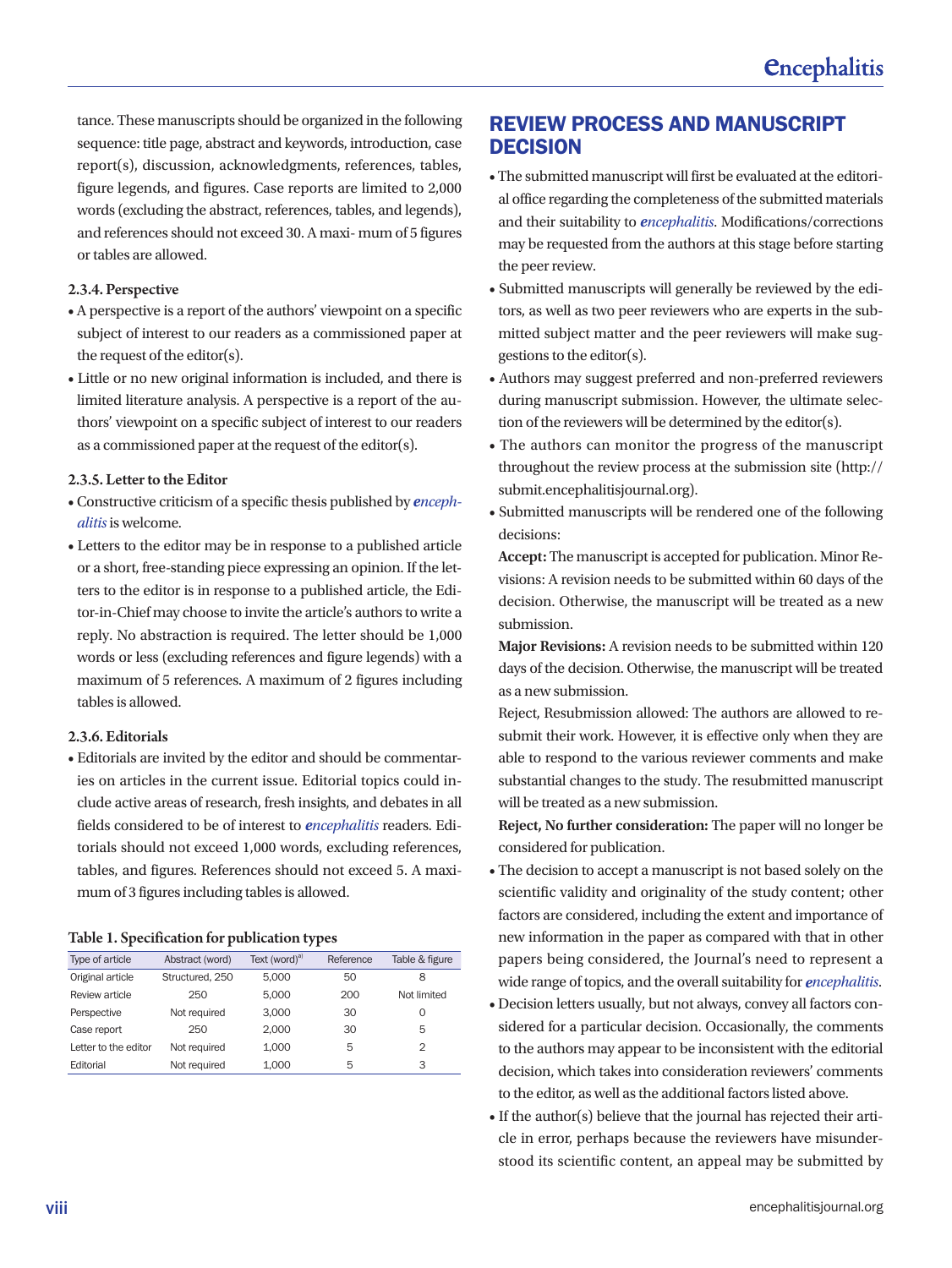## *<u>Cncephalitis</u>*

e-mail to the editorial office [\(encephalitis.editor@gmail.com\)](mailto:encephalitis.editor@gmail.com). However, appeals are ineffective in most cases and are discouraged.

## ELECTRONIC SUBMISSION OF MANUSCRIPT

#### **Online Submission**

- All manuscripts should be submitted online via the journal's website [\(http://submit.encephalitisjournal.org](http://submit.encephalitisjournal.org/)) by the corresponding author. Once you have logged into your account, the on-line system will lead you through the submission process in a step-by-step orderly process. Submission instructions are available at the website. All articles submitted to the journal must comply with these instructions. Failure to do so will result in the return of the manuscript and, possibly, in delayed publication.
- Author's checklist: You will be first requested to confirm the Author's Checklist. Before submitting the new manuscript, please ensure every point listed in the Author's Check- list has been addressed.
- Document forms: Before you log into the online submission system, it is helpful to prepare the following documents as you will be asked to upload them during the electronic submission process.
	- Author statement forms
	- Cover letter: A Cover Letter must indicate the address, telephone and fax numbers, and E-mail address of the corresponding author.
	- English proof-reading (non-obligatory): Although it is not an obligatory demand, authors may show that their manuscript has been edited through English proofreading

#### **Submission of Revised Manuscript**

- A Major Revision and a Minor Revision should be submitted within 60 days, respectively, of the decisions. Otherwise, the manuscript will be treated as a new submission.
- Please carefully read and follow the instructions written here and those included in the manuscript decision e-mail.
- To start the submission of a revised manuscript, log in at [http://submit.encephalitisjournal.org](http://submit.encephalitisjournal.org/). Click the "Manuscripts in Revision" queue in the "My Manuscripts" area. Then, find the submission you wish to start the revision process for and click on the "Create Revision" link for that manuscript.
- To continue with a revised manuscript that has yet to be submitted, click on the "Revised Manuscripts in Draft" queue in the "My Manuscripts" area. Find the submission you wish to

continue with and then click on the "Continue Submission" button.

- Please submit a point-by-point response to the editor/reviewer comments by directly pasting it in the box provided in "View and Response to Decision Letter" page as well as by uploading the same as a Microsoft Word document file (DOC/DOCX) on the "File Upload" page
- Any changes in the authorship should be reported to the editor in the cover letter.
- For file uploading, if you have updated a file, please delete the original version and upload the revised file. To designate the order in which your files appear, use the dropdowns in the "order" column on the "File Upload" page.
- For a revision, we require two copies of the Main Document. Each should be a Microsoft Word document. The FIRST COPY should represent the final "clean" copy of the manuscript. The SECOND "annotated" COPY should have changes tracked using the track changes function in Microsoft Word with marginal memos indicating changes (e.g., E-1 indicates a response to comment #1 of the Editor; R2-3 indicates a response to comment #3 of Reviewer #2).

## AUTHOR CHECKLIST

- Submit manuscripts as DOC or DOCX files. Double space all parts of the manuscript.
- Keep the Abstract, if required, within the word limits (See Table for recommended maximums for articles).
- Include institutional review board approval, informed consent, and/ or animal care committee approval for an Original Article.
- Do not embed figures in the main body or mix figures or tables with the text.
- Digital figures must be at least 300 dpi and a minimum of 10 cm to a maximum of 15 cm in width and height. Use JPG/JPEG formats (for revisions use TIF/TIFF without any arrows or markings).
- Video clips should be less than 5 minutes duration for each.
- Authors will be asked to confirm their compliance with the journal's policies and guidelines during the initial manuscript submission on the web page.
- Verify the accuracy of reference information to enable hyperlinks for the online version of the journal to function properly.
- For previously published materials, send written permission to reprint any figure or any other applicable permissions.
- Provide copies of any material for which there is overlap with your manuscript (see Redundant Publication)